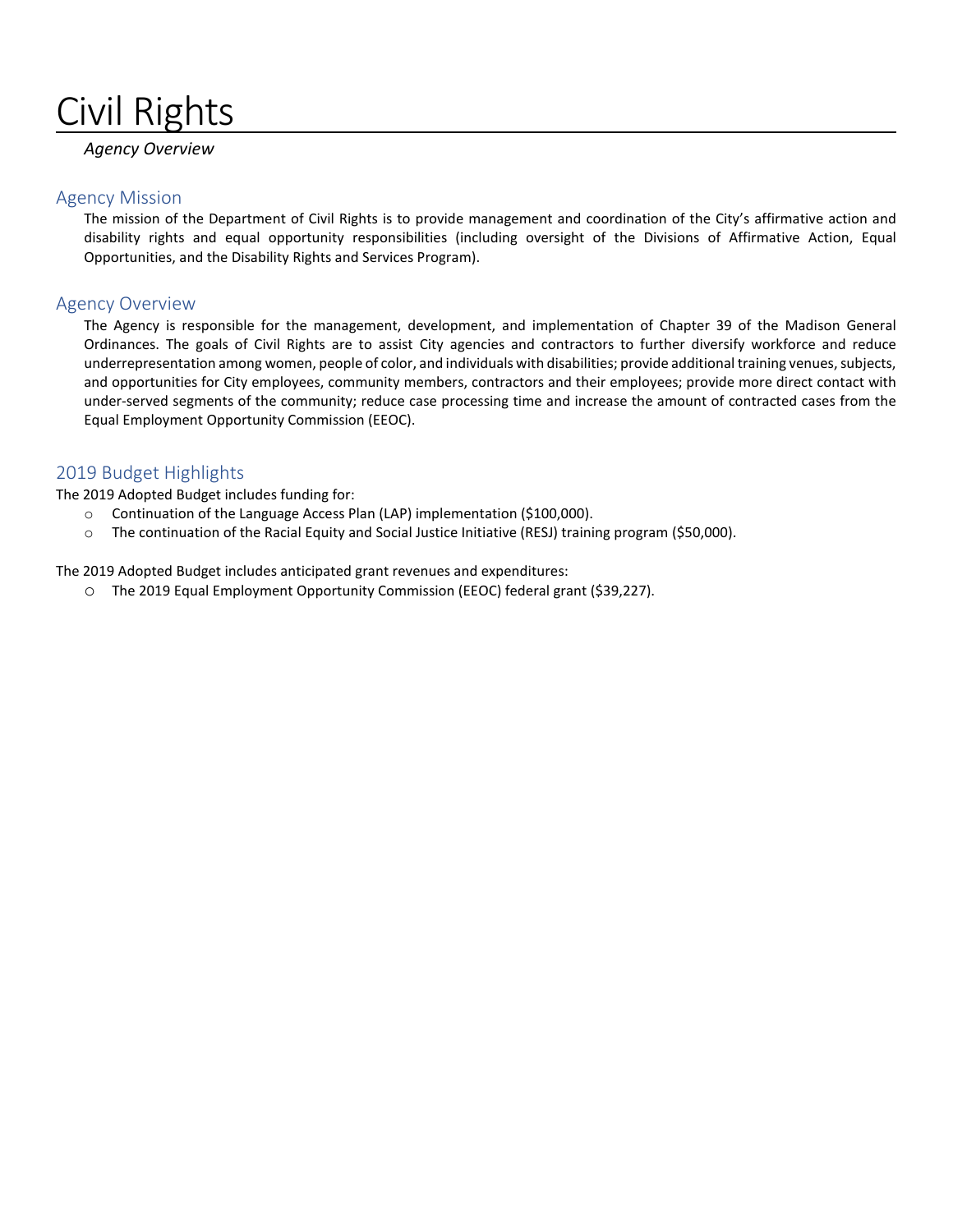# Budget by Service (All Funds)

|                         | 2017 Actual |    | 2018 Adopted  |   | 2018 Projected |  | 2019 Request  |      | 2019 Executive |    | 2019 Adopted |  |
|-------------------------|-------------|----|---------------|---|----------------|--|---------------|------|----------------|----|--------------|--|
| Revenue                 |             |    |               |   |                |  |               |      |                |    |              |  |
| <b>Civil Rights</b>     | 7,600       |    | (46,500)      |   | (46, 950)      |  | (38, 550)     |      | (39, 227)      |    | (39, 227)    |  |
| <b>Total Revenue</b>    | $7,600$ \$  |    | $(46,500)$ \$ |   | $(46,950)$ \$  |  | $(38,550)$ \$ |      | $(39,227)$ \$  |    | (39, 227)    |  |
| Expense                 |             |    |               |   |                |  |               |      |                |    |              |  |
| <b>Civil Rights</b>     | 1,515,194   |    | 1,865,963     |   | 1,801,996      |  | 1,859,721     |      | 1,895,153      |    | 1,895,153    |  |
| <b>Total Expense</b>    | 1,515,194   |    | 1,865,963     |   | 1,801,996      |  | 1,859,721     | - \$ | 1,895,153      |    | 1,895,153    |  |
| <b>Net General Fund</b> | 1,522,794   | -S | 1,819,463     | Ś | 1,755,046      |  | 1,821,171     |      | 1,855,926      | Ś. | 1,855,926    |  |

# Budget by Fund & Major<br>Fund: General

General

|                                   | 2017 Actual |      | 2018 Adopted<br>2018 Projected |      | 2019 Request |    | 2019 Executive           |    | 2019 Adopted             |         |           |
|-----------------------------------|-------------|------|--------------------------------|------|--------------|----|--------------------------|----|--------------------------|---------|-----------|
| Revenue                           |             |      |                                |      |              |    |                          |    |                          |         |           |
| Intergovernmental Revenues        | 40,500      |      |                                |      | ٠            |    |                          |    | $\overline{\phantom{0}}$ |         |           |
| Investments & Contributions       | (350)       |      | -                              |      | (450)        |    | $\overline{\phantom{0}}$ |    | $\overline{\phantom{0}}$ |         |           |
| <b>Total Revenue</b>              | $40,150$ \$ |      |                                | - \$ | $(450)$ \$   |    | $\sim$                   | -S | $\sim$ $-$               | $\zeta$ |           |
| Expense                           |             |      |                                |      |              |    |                          |    |                          |         |           |
| <b>Salaries</b>                   | 1,069,464   |      | 1,268,145                      |      | 1,208,570    |    | 1,238,926                |    | 1,278,535                |         | 1,278,535 |
| <b>Benefits</b>                   | 275.709     |      | 310,822                        |      | 309,323      |    | 345,090                  |    | 338,528                  |         | 338,528   |
| <b>Supplies</b>                   | 16,066      |      | 12,658                         |      | 15,413       |    | 9,465                    |    | 9,465                    |         | 9,465     |
| <b>Purchased Services</b>         | 117,039     |      | 224,539                        |      | 218,891      |    | 224,029                  |    | 225,737                  |         | 225,737   |
| <b>Inter Departmental Charges</b> | 4,366       |      | 3,299                          |      | 3,299        |    | 3,661                    |    | 3,661                    |         | 3,661     |
| <b>Total Expense</b>              | 1,482,644   | - \$ | 1,819,463                      | Ŝ    | 1,755,496    | Ŝ. | $1,821,171$ \$           |    | 1,855,926                | \$      | 1,855,926 |
| <b>Net General Fund</b>           | 1,522,794   | -S   | 1,819,463                      | \$.  | 1.755.046    | Ś  | 1,821,171                | s  | 1,855,926                | Ś       | 1,855,926 |

### Fund: Other Grants

|                            | 2017 Actual              | 2018 Adopted  | 2018 Projected | 2019 Request      | 2019 Executive | 2019 Adopted |  |
|----------------------------|--------------------------|---------------|----------------|-------------------|----------------|--------------|--|
| Revenue                    |                          |               |                |                   |                |              |  |
| Intergovernmental Revenues | (32, 550)                | (46,500)      | (46,500)       | (38, 550)         | (39, 227)      | (39, 227)    |  |
| <b>Total Revenue</b>       | $(32,550)$ \$            | $(46,500)$ \$ | $(46,500)$ \$  | $(38,550)$ \$     | $(39, 227)$ \$ | (39, 227)    |  |
| Expense                    |                          |               |                |                   |                |              |  |
| <b>Salaries</b>            | $\overline{\phantom{0}}$ | 26,000        | 26,000         | 20,825            | 21,502         | 21,502       |  |
| <b>Supplies</b>            | 8.558                    | 3,500         | 3.500          | 6.957             | 6,957          | 6,957        |  |
| <b>Purchased Services</b>  | 23.992                   | 17.000        | 17.000         | 10.768            | 10,768         | 10,768       |  |
| <b>Total Expense</b>       | $32,550$ \$              | $46,500$ \$   | 46,500         | $38,550$ \$<br>-Ś | 39,227         | 39,227<br>S. |  |
| <b>Net General Fund</b>    | - S                      | - S           |                | - S<br>$\sim$     | - S            |              |  |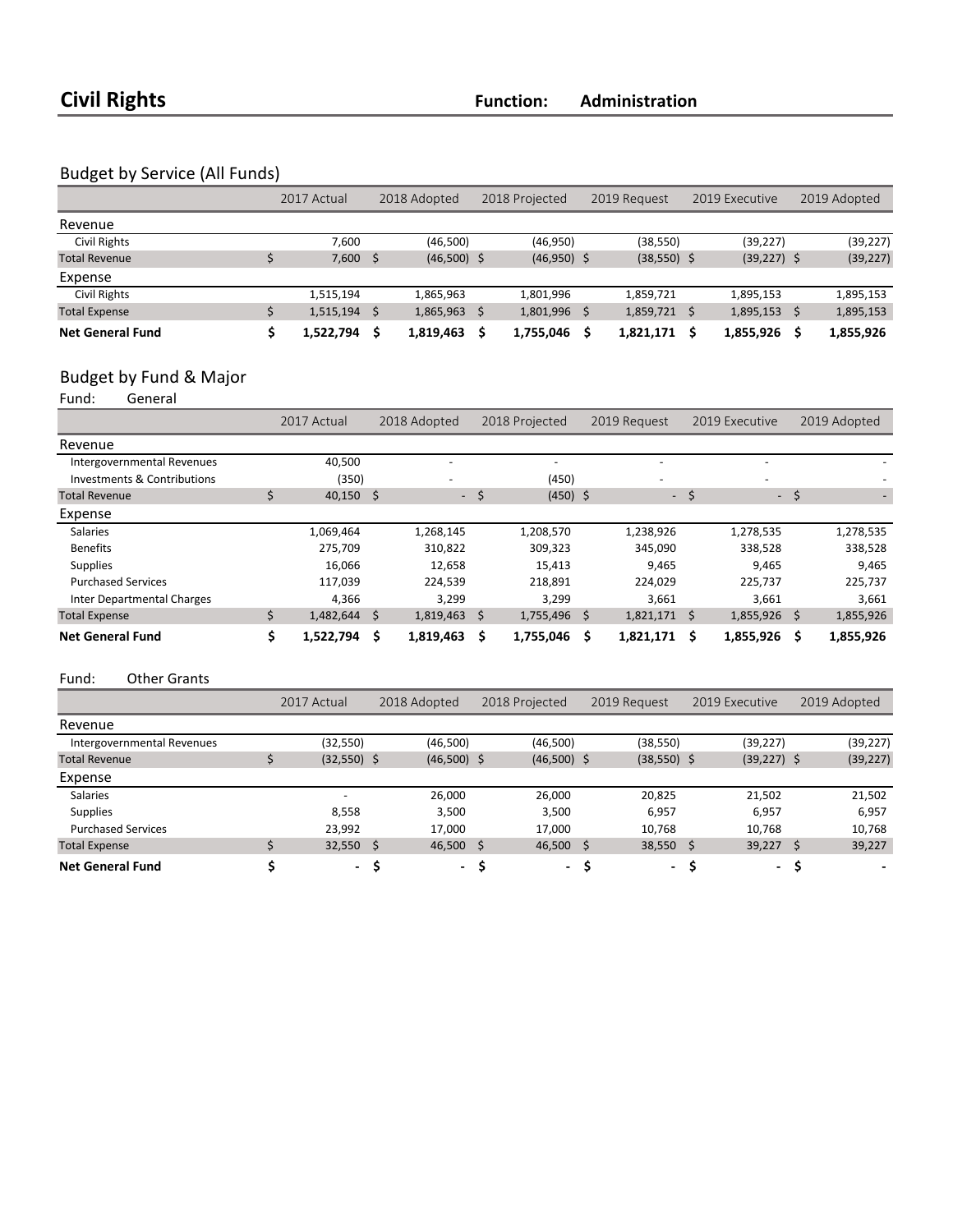# **Civil Rights Function: Administration**

*Service Overview*

### **Service:** Civil Rights

#### Service Description

This service includes three components: Affirmative Action, Disability Rights and Equal Opportunities. The goals of this service are to assist City agencies to further diversify workforce and reduce under-representation among women, people of color, and individuals with disabilities; assist City contractors to further diversify workforce and reduce under-representation among women, people of color, and individuals with disabilities; provide additional training venues, subjects and opportunities; provide more direct contact with under-served segments of the community; and reduce case processing time and increase amount of contracted cases from the Equal Employment Opportunity Commission (EEOC).

2019 Planned Activities

- Develop a Section 8 housing discrimination training program.
- Develop a tavern league public accommodation training program.
- Develop a targeted equitable relief program.
- Develop a real estate development program targeting historically marginalized communities.
- Implement the Language Access Plan (LAP).
- Create an online intake portal for complaint processing.
- Increase the number of trainings for Racial Equity and Social Justice to meet the demands of the entire City workforce.

#### Service Budget by Account Type

|                           | 2017 Actual | 2018 Adopted | 2018 Projected | 2019 Request | 2019 Executive | 2019 Adopted |
|---------------------------|-------------|--------------|----------------|--------------|----------------|--------------|
| Revenue                   | 7.600       | (46.500)     | (46.950)       | (38, 550)    | (39, 227)      | (39, 227)    |
| Expense                   | 1.515.194   | 1.865.963    | 1.801.996      | 1.859.721    | 1.895.153      | 1,895,153    |
| <b>Net Service Budget</b> | 1,522,794   | 1.819.463    | 1.755.046      | 1.821.171    | 1.855.926      | 1.855.926    |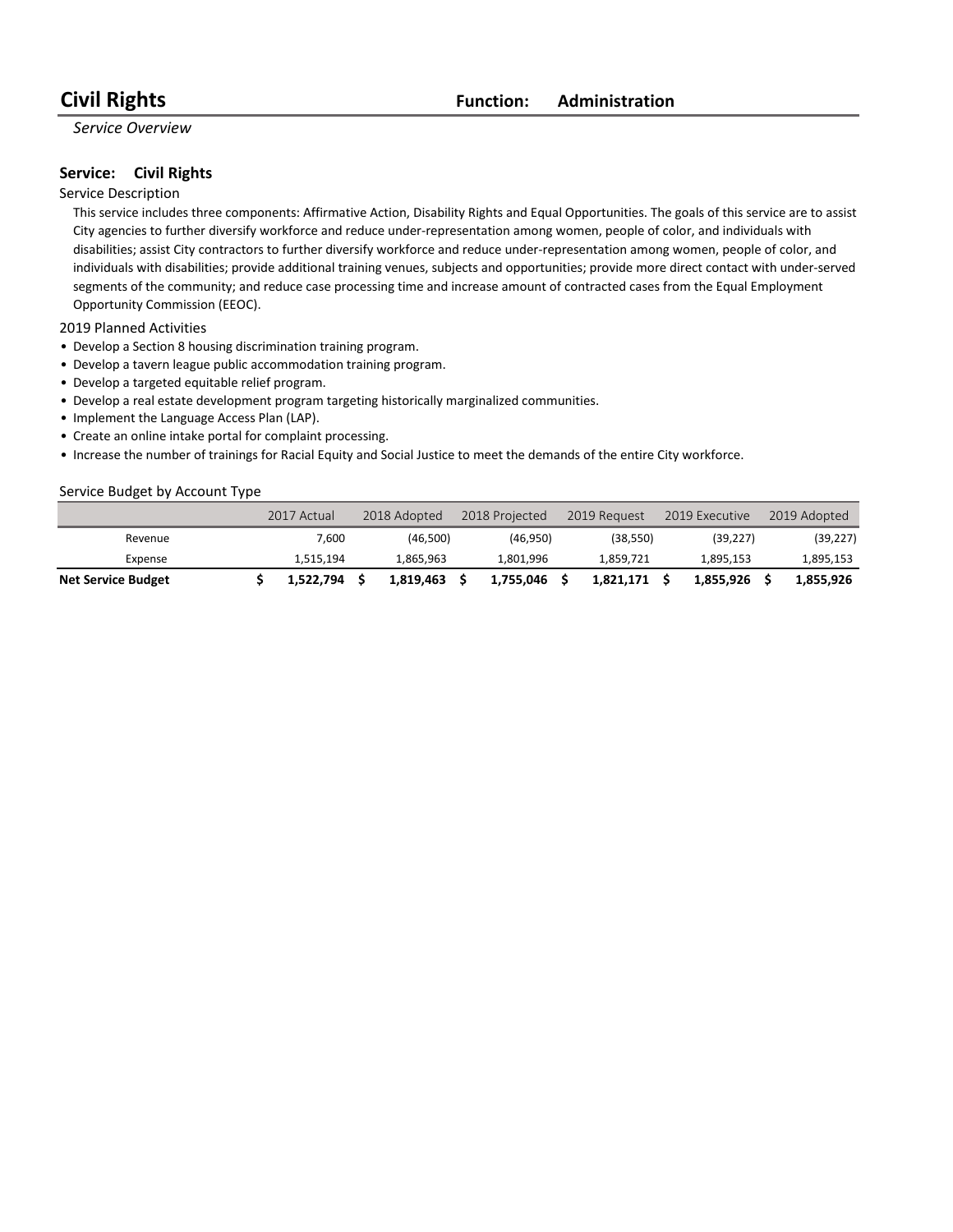**Line Item Detail** 

**Agency Primary Fund: General** 

### **Intergovernmental Revenues**

|                                        | 2017 Actual      |              | 2018 Adopted   |                | 2018 Projected           |     | 2019 Request   |                | 2019 Executive |     | 2019 Adopted |
|----------------------------------------|------------------|--------------|----------------|----------------|--------------------------|-----|----------------|----------------|----------------|-----|--------------|
| <b>Federal Revenues Operating</b>      | 40,500           |              |                |                |                          |     |                |                |                |     |              |
| <b>TOTAL</b>                           | \$<br>40,500     | \$           |                | \$             | $\overline{\phantom{0}}$ | \$  | $\blacksquare$ | \$             | $\blacksquare$ | Ŝ.  |              |
| <b>Investments &amp; Contributions</b> |                  |              |                |                |                          |     |                |                |                |     |              |
|                                        | 2017 Actual      |              | 2018 Adopted   |                | 2018 Projected           |     | 2019 Request   |                | 2019 Executive |     | 2019 Adopted |
| <b>Contributions &amp; Donations</b>   | (350)            |              | $\blacksquare$ |                | (450)                    |     | $\blacksquare$ |                | $\overline{a}$ |     |              |
| <b>TOTAL</b>                           | \$<br>$(350)$ \$ |              | $\sim$         | \$             | $(450)$ \$               |     | $\blacksquare$ | \$             | $-\frac{1}{2}$ |     |              |
| <b>Salaries</b>                        |                  |              |                |                |                          |     |                |                |                |     |              |
|                                        | 2017 Actual      |              | 2018 Adopted   |                | 2018 Projected           |     | 2019 Request   |                | 2019 Executive |     | 2019 Adopted |
| <b>Permanent Wages</b>                 | 987,109          |              | 1,118,742      |                | 1,060,070                |     | 1,218,820      |                | 1,258,429      |     | 1,258,429    |
| <b>Salary Savings</b>                  |                  |              | (21, 916)      |                |                          |     | (21, 916)      |                | (21, 916)      |     | (21, 916)    |
| <b>Pending Personnel</b>               |                  |              | 133,000        |                | 70,000                   |     |                |                |                |     |              |
| <b>Compensated Absence</b>             | 18,482           |              | 7,215          |                | 18,500                   |     | 7,533          |                | 7,533          |     | 7,533        |
| <b>Hourly Wages</b>                    | 63,336           |              | 31,104         |                | 60,000                   |     | 34,489         |                | 34,489         |     | 34,489       |
| <b>Election Officials Wages</b>        | 537              |              |                |                |                          |     |                |                |                |     |              |
| <b>TOTAL</b>                           | \$<br>1,069,464  | Ś            | 1,268,145      | \$.            | 1,208,570                | \$. | 1,238,926      | \$             | 1,278,535      | \$. | 1,278,535    |
| <b>Benefits</b>                        |                  |              |                |                |                          |     |                |                |                |     |              |
|                                        | 2017 Actual      | 2018 Adopted |                | 2018 Projected |                          |     | 2019 Request   | 2019 Executive |                |     | 2019 Adopted |
| <b>Health Insurance Benefit</b>        | 125,897          |              | 150,827        |                | 150,752                  |     | 167,205        |                | 157,390        |     | 157,390      |
| Wage Insurance Benefit                 | 1,587            |              | 1,344          |                | 2,688                    |     | 2,108          |                | 2,108          |     | 2,108        |
| <b>WRS</b>                             | 66,319           |              | 72,471         |                | 71,291                   |     | 81,661         |                | 82,426         |     | 82,426       |
| <b>FICA Medicare Benefits</b>          | 78,594           |              | 82,884         |                | 81,312                   |     | 90,820         |                | 93,201         |     | 93,201       |
| Post Employment Health Plans           | 3,312            |              | 3,296          |                | 3,280                    |     | 3,296          |                | 3,403          |     | 3,403        |
| <b>TOTAL</b>                           | \$<br>275,709    | Ś            | 310,822        | Ŝ.             | 309,323                  | -\$ | 345,090        | Ś.             | 338,528        | \$  | 338,528      |
| <b>Supplies</b>                        |                  |              |                |                |                          |     |                |                |                |     |              |
|                                        | 2017 Actual      |              | 2018 Adopted   |                | 2018 Projected           |     | 2019 Request   |                | 2019 Executive |     | 2019 Adopted |
| <b>Office Supplies</b>                 | 1,244            |              | 3,000          |                | 1,455                    |     | 1,700          |                | 1,700          |     | 1,700        |
| Artwork                                | 12               |              |                |                |                          |     |                |                |                |     |              |
| <b>Copy Printing Supplies</b>          | 2,622            |              | 3,500          |                | 3,774                    |     | 2,157          |                | 2,157          |     | 2,157        |
| <b>Hardware Supplies</b>               | 1,142            |              | 600            |                | 1,468                    |     | 600            |                | 600            |     | 600          |
| Software Lic & Supplies                | 1,210            |              | 400            |                | 915                      |     | 400            |                | 400            |     | 400          |

Postage 3,300 3,800 3,800 3,800 3,800 3,800 3,800 3,800 3,800

**TOTAL \$ 16,066 \$ 12,658 \$ 15,413 \$ 9,465 \$ 9,465 \$ 9,465**

 Books & Subscriptions 1,090 858 1,000 308 308 308 Work Supplies **3,440** 500 3,300 500 500 500 500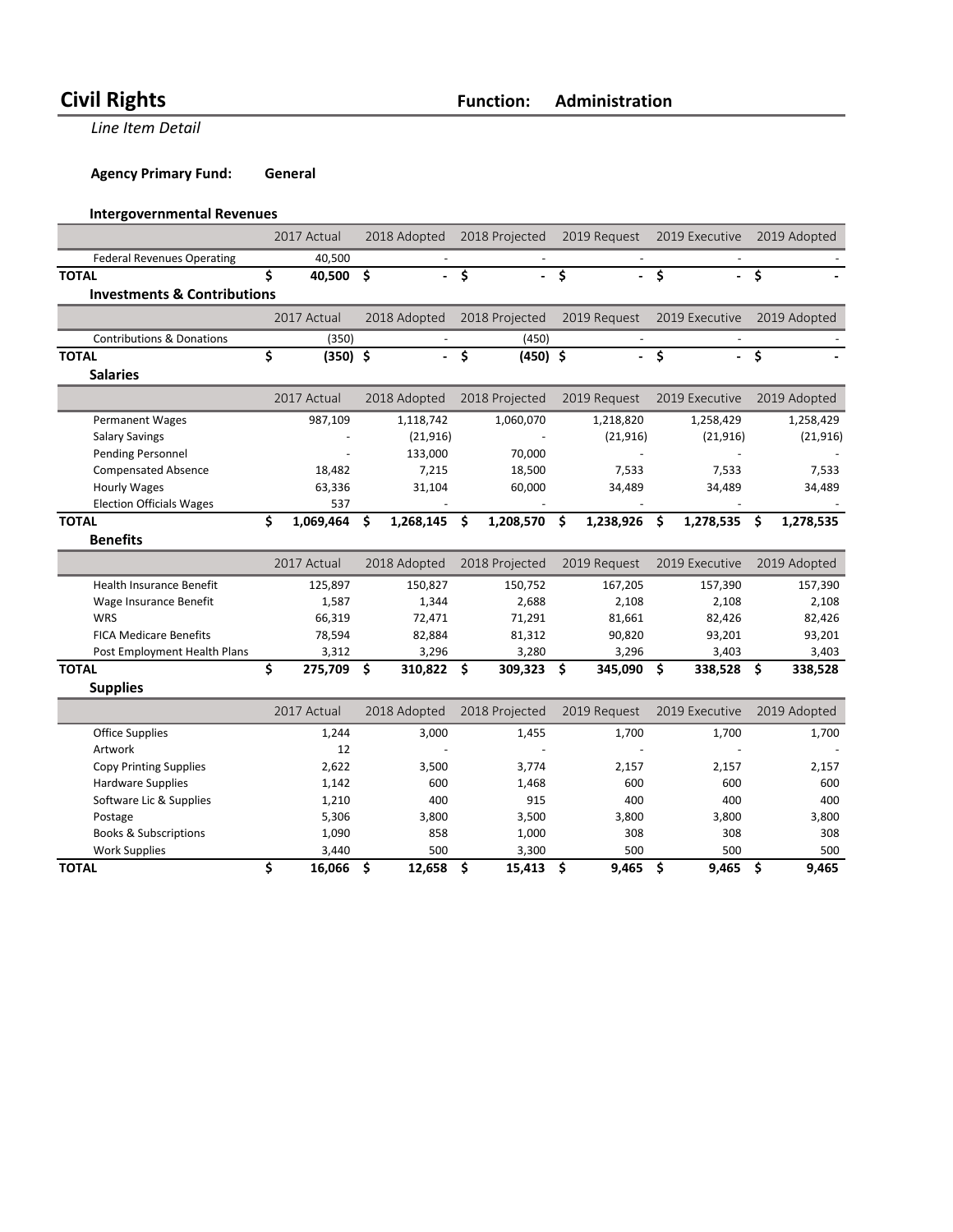**Line Item Detail** 

## **Agency Primary Fund: General**

### **Purchased Services**

|                                      | 2017 Actual | 2018 Adopted | 2018 Projected | 2019 Request  | 2019 Executive | 2019 Adopted |
|--------------------------------------|-------------|--------------|----------------|---------------|----------------|--------------|
| Telephone                            | 2,486       | 1,902        | 2,400          | 600           | 3,100          | 3,100        |
| <b>Facility Rental</b>               | 1,026       | 100          | 1,000          |               |                |              |
| <b>Custodial Bldg Use Charges</b>    | 30,552      | 36,459       | 31,973         | 36,459        | 38,167         | 38,167       |
| Comm Device Mntc                     | 2,841       | 2,857        | 2,507          | 2,070         | 2,070          | 2,070        |
| System & Software Mntc               |             |              | 1,643          | 2,500         |                |              |
| Recruitment                          |             |              | 588            |               |                |              |
| Mileage                              | 5           | 100          |                | 50            | 50             | 50           |
| Conferences & Training               | 25,164      | 51,000       | 49,130         | 51,000        | 51,000         | 51,000       |
| <b>Memberships</b>                   | 4,324       | 4,475        | 4,300          | 4,450         | 4,450          | 4,450        |
| <b>Storage Services</b>              | 31          | 100          | 24             | 150           | 150            | 150          |
| <b>Advertising Services</b>          | 1,326       | 950          | 1,000          | 250           | 250            | 250          |
| <b>Interpreters Signing Services</b> | 48,457      | 122,000      | 120,649        | 122,000       | 122,000        | 122,000      |
| Other Services & Expenses            | 826         | 4,596        | 3,678          | 4,500         | 4,500          | 4,500        |
| <b>TOTAL</b>                         | 117,039     | Ś<br>224,539 | 218,891<br>S   | 224,029<br>\$ | 225,737        | Ś<br>225,737 |
| <b>Inter-Departmental Charges</b>    |             |              |                |               |                |              |
|                                      | 2017 Actual | 2018 Adopted | 2018 Projected | 2019 Request  | 2019 Executive | 2019 Adopted |

|                             | 2017 Actual | 2018 Adopted | 2018 Projected |       | 2019 Request 2019 Executive | 2019 Adopted |
|-----------------------------|-------------|--------------|----------------|-------|-----------------------------|--------------|
| ID Charge From Insurance    | 3.666       | 2.438        | 2.438          | 2.857 | 2.857                       | 2,857        |
| ID Charge From Workers Comp | 700         | 861          | 861            | 804   | 804                         | 804          |
| <b>TOTAL</b>                | 4.366       | 3.299        | 3.299          | 3.661 | 3.661                       | 3.661        |